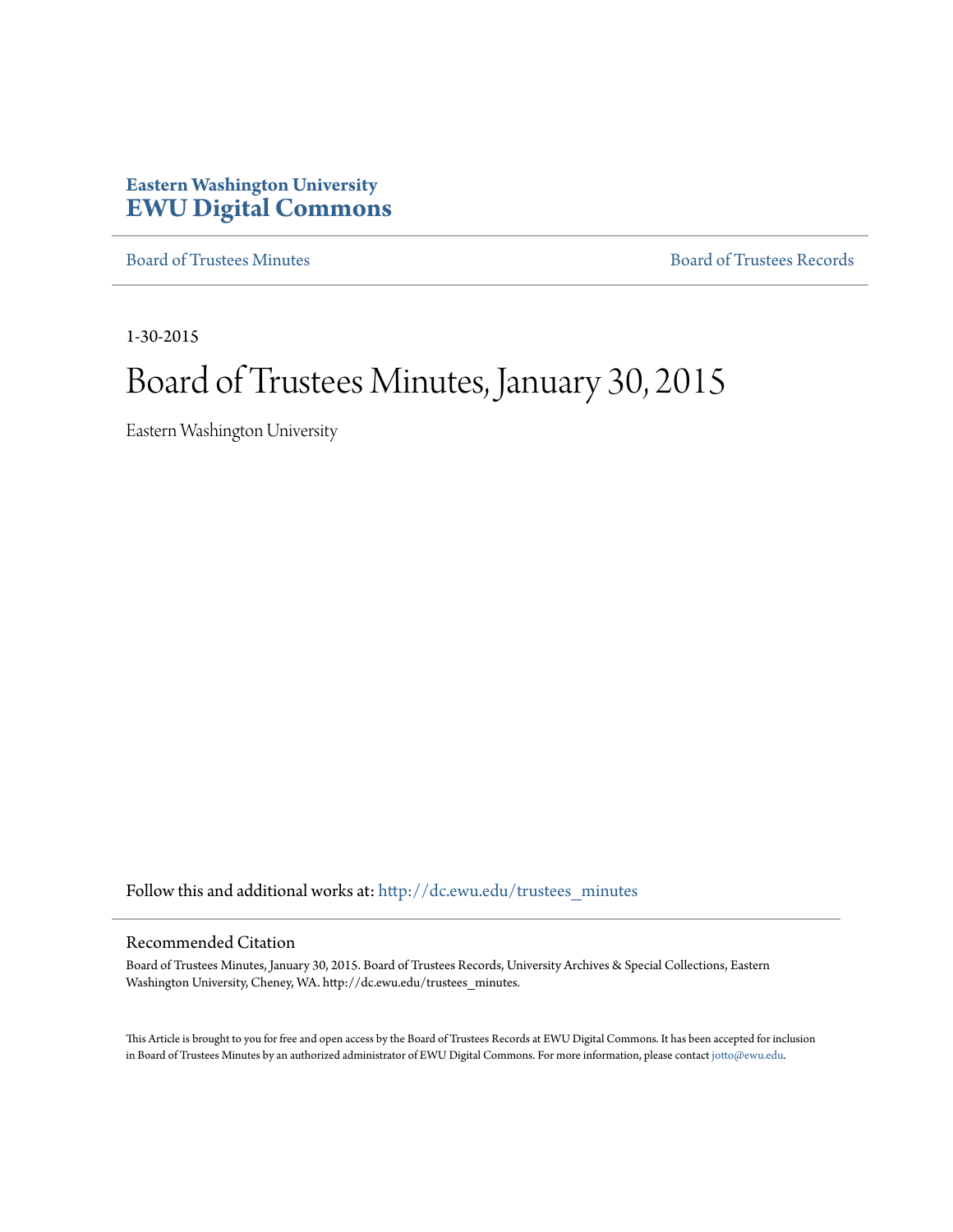

start something big

## **BOARD OF TRUSTEES Regular Meeting**

**Friday January 30, 2015**

## **MINUTES**

Trustees Present: Uriel Iñiguez James Murphy Frank Navarro Paul Tanaka Robert Whaley Vicki Wilson

#### **Call to Order, I.**

Vice Chair Murphy called the January 30, 2015, meeting of the Eastern Washington University Board of Trustees to order at 11:38 a.m.

#### **Quorum, II.**

A quorum was present. Trustees JoAnn Kauffman and Michael Finley were absent.

#### **Executive Session, III.**

Vice Chair Murphy announced the Board would convene in executive session under RCW 42.30.110(1) (i) to discuss with legal counsel representing the agency matters relating to agency enforcement actions, litigation or potential litigation. Also, the Board will plan or adopt the strategy or position to be taken by the governing body during the course of any collective bargaining, professional negotiations, or grievance or mediation proceedings, or will review the proposals made in the negotiations or proceedings while in progress, which is exempt pursuant to RCW 42.30.140. Executive session concluded at 1 p.m.

#### **Reconvene Open Meeting**

Vice Chair Murphy called the Regular Session of the January 30, 2015, meeting of the Eastern Washington Board of Trustees to order at 1:03 p.m.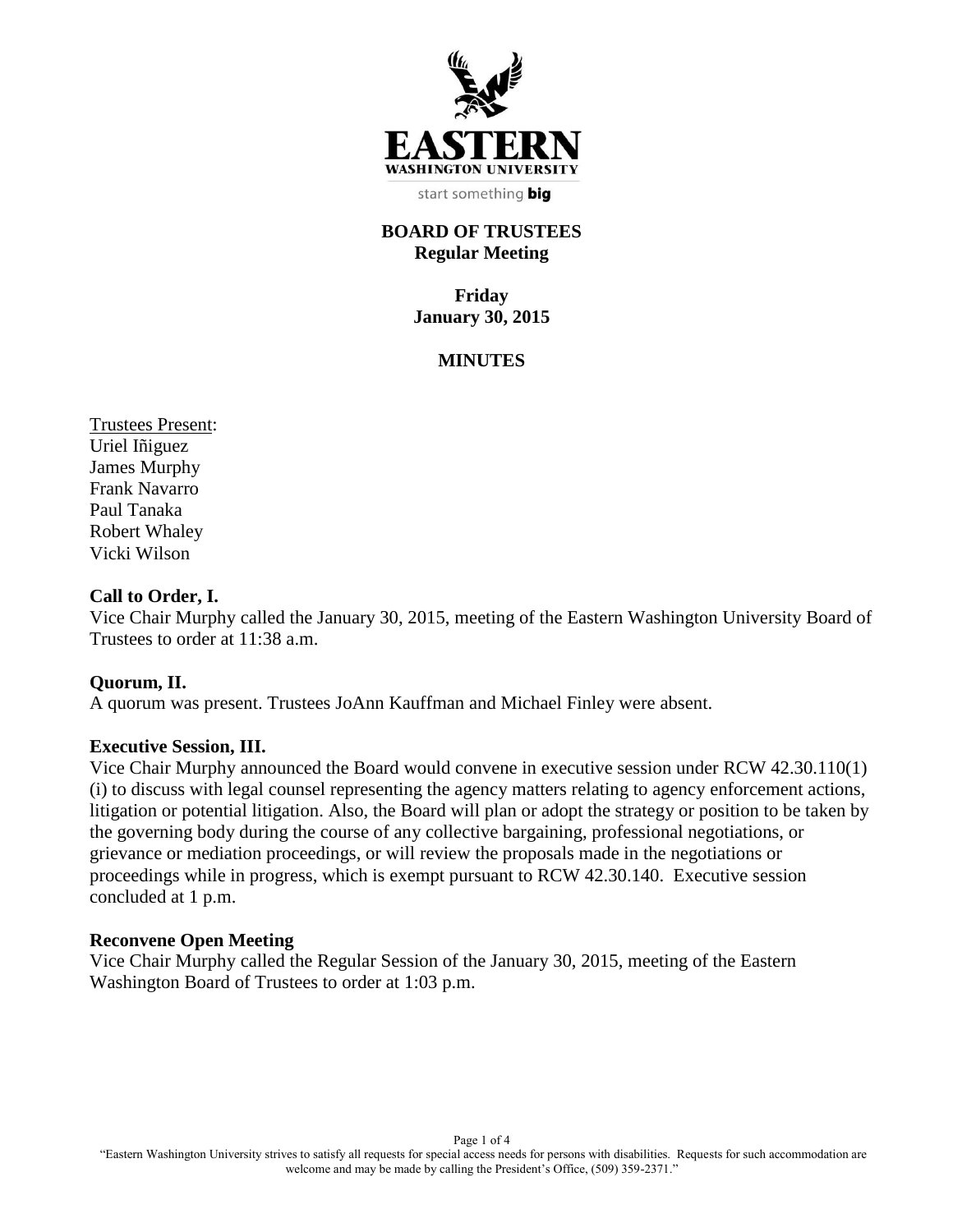## **Reports, IV.**

## University President's Report, IV.A.

President Cullinan is pleased to have reached her six-month anniversary as president of EWU. She reported on time well spent on the west side last week in Olympia. At home, a Legislative Action Team (LAT) has been created. In addition to providing an attached written report to trustees, President Cullinan also introduced three students who are scholarship recipients. Angela Sanchez from Spokane, Washington, is a recipient of the Trustees Scholarship and Pell Grant; Marisa Antoine from Elk, Washington, is a recipient of an EWU Grant and a Federal Pell Grant; Weikianos Dessaign from Lynnwood, Washington, is a recipient of the Eastern Grant. President Cullinan deferred time to Athletic Director Bill Chaves to introduce the nation's top scorer in men's basketball, Tyler Harvey.

## Trustees' Reports, IV.B.

Trustee Paul Tanaka reported that the Audit Committee met on January 29, 2015, with audit staff from CliftonLarsonAllen and the State Auditor's Office to discuss the results of the fiscal year 2014 audits.

The CliftonLarsonAllen team discussed the results of the audits of the Housing and Dining Fund, Associated Students Fund, Pence Union Building Fund, Bookstore Fund. Each of financial statements received an unqualified (clean) opinion. The audit team also reviewed financial transaction for Intercollegiate Athletics in compliance with NCAA guidelines and reported no findings.

The State Auditor's Office team discussed the results of the audit of the University's financial statements and reported an unqualified (clean) opinion.

Toni Habegger discussed the financial statements for each of the funds presented and provided a more comprehensive overview of the University's annual financial report.

#### Organization President's Reports, IV.C.

Faculty Organization, IV.C.1. President Mindy Breen provided a written report (see attached).

#### Classified Staff Union, IV.C.2.

President Craig Walker emphasized the WFSE focus is on funding from the legislature. He appreciates participation as a member of Dr. Cullinan's Legislative Action Team (LAT), noting how members of the team lobby from different views. The combined efforts help to understand the various requests from the representative groups.

Public School Employees Union, IV.C.3. No representative attended the board meeting.

Associated Students, IV.C.4. President DJ Jigre provided an updated written report (see attached).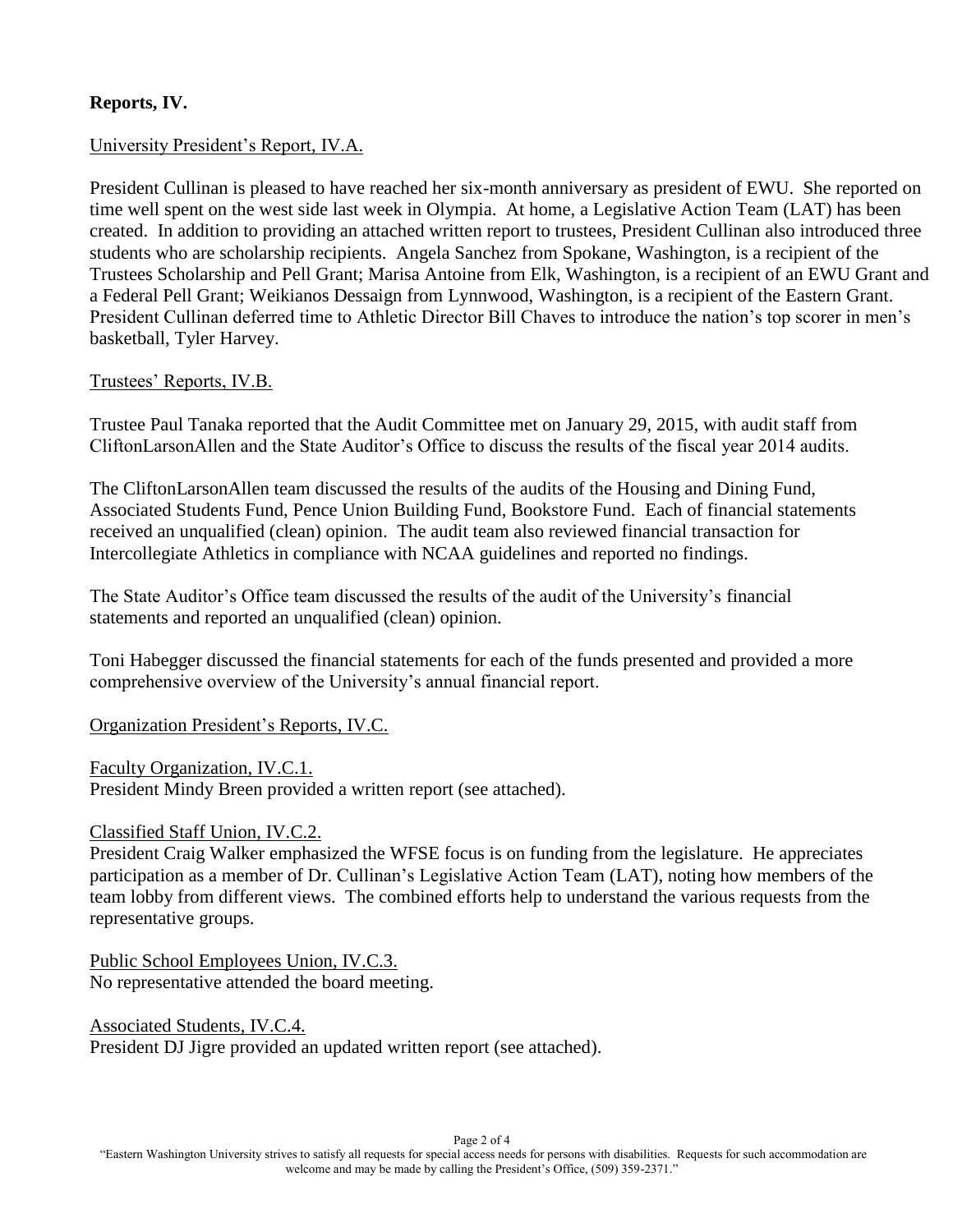## United Faculty of Eastern, IV.C.5.

President Michael Conlin reported the UFE continues to work on the quarter-to-semester conversion of the new college and the MOU regarding Running Start in high school. A UFE representative is also on the Legislative Action team and is working with the administration and the other unions on coordinating legislative efforts.

## **Public Comment, V.**

No comments.

## **Action Items, VI.**

Consent Action Items, VI.A.

Minutes of the November 21, 2014, Board of Trustees Meeting, VI.A.1a. Minutes of the December 12, 2014, Special Board of Trustees Meeting, VI.A.1b.

*Motion 01-01-15: Trustee Whaley moved to approve action item VI.A.1. a & b, the November 21, 2014, and December 12, 2014, Special Board of Trustee meeting minutes. Seconded by Trustee Navarro. Motion carried.*

Consent Action Items, VI.A. EWU Policy 406-01, Exempt Employment, VI.A.2.

*Motion 01-02-15: Trustee Wilson moved to approve action item VI.A.2. EWU Policy 406-01, Exempt Employment. Seconded by Trustee Whaley. Motion carried.*

Discussion Action Items, VI.B.

Bond Proceeds, VI.B.1. College Name Change, VI.B.2. Early Head Start Governing Board Resolution, VI.B.3.

*Motion 01-03-15: Trustee Tanaka moved to approve discussion action item VI.B.1., Bond Proceeds. Seconded by Trustee Navarro. Motion carried.*

*Motion 01-04-15: Trustee Navarro moved to approve discussion action item VI.B.2., College Name Change. Seconded by Trustee Tanaka. Motion carried.*

*Motion 01-05-15: Trustee Whaley moved to approved discussion action item VI.B.3., the Early Head Start Governing Board Resolution. Seconded by Trustee Wilson. Motion carried.*

Page 3 of 4